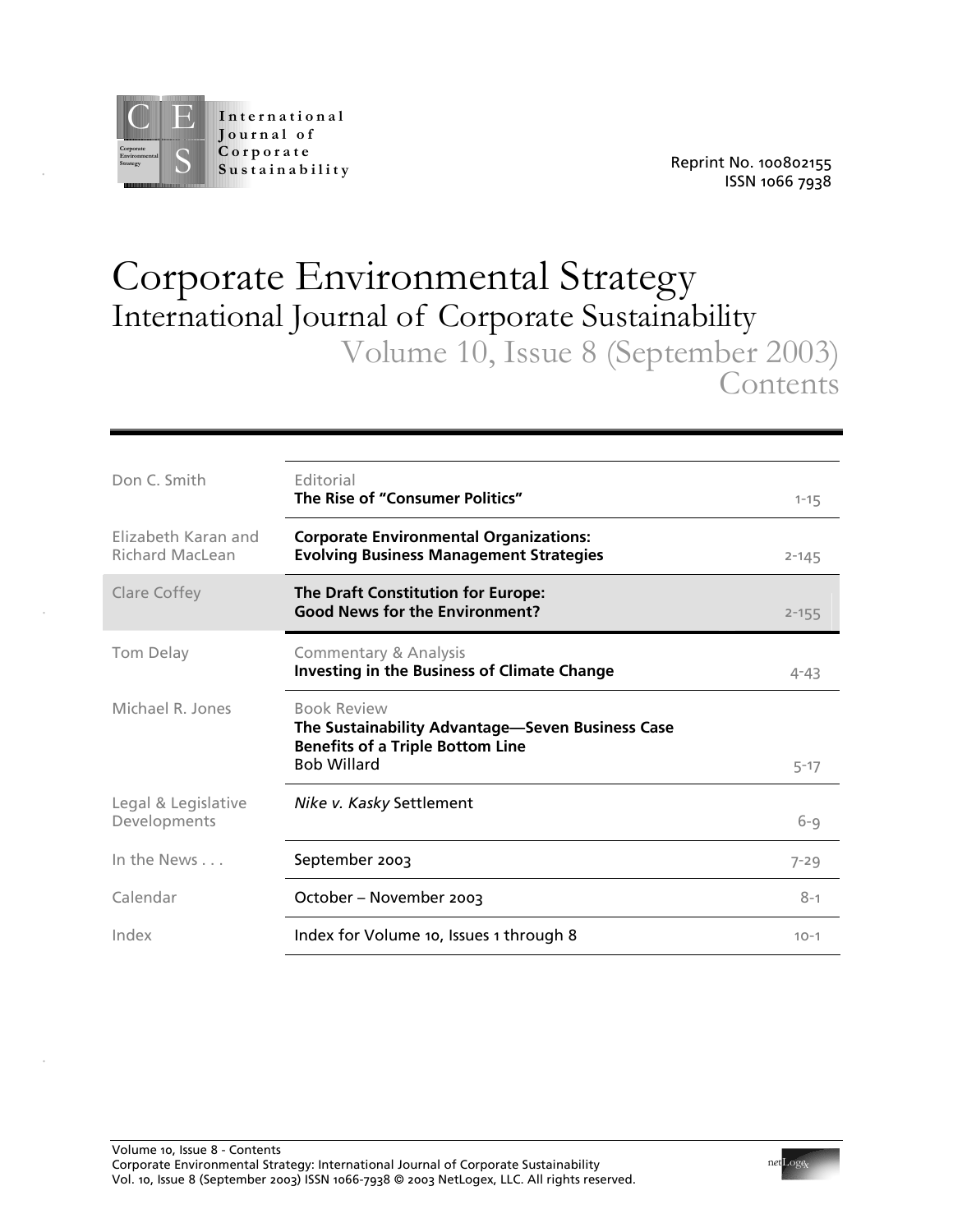### **Editors**

**Don C. Smith**, J.D., LL.M. Fellow, International Institute for Environment and Enterprise at the University of Denver Editor in Chief, *CES Journal* 251 Adams Street Denver, CO 80206-5213 USA Phone: +1 303 316 8435 Fax: +1 413 677 4896 Email: [editor@](mailto:editor@corporate-env-strategy.com)corporate-envstrategy.com

**Franceska van Dijk** Associate Editor - Europe Email: [dixonvandijk@blueyonder.co.uk](mailto:dixonvandijk@blueyonder.co.uk) 

#### **Publisher**

**Robert C. Kerr**, M.A., J.D. CEO, NetLogex, LLC 3202 4th Street Boulder, CO 80304-2104 USA

#### **Editorial Advisory Board**

**Terry A'Hearn**, Australia Acting Director, Sustainable Development EPA Victoria

**Charles J. Bennett**, Ph.D., USA Senior Research Associate Global Corporate Citizenship Conference Board

**Rick Bunch**, USA Director, Business Education Sustainable Enterprise Program World Resources Institute

#### **Thomas S. Davis**, USA

**Jan Dell**, P.E., USA Vice President Corporate Responsibility Practice, CH2M Hill

**Ira Feldman**, USA President and Senior Counsel Greentrack Strategies

**Frank B. Friedman**, USA Frank B. Friedman & Associates, LLC Policy and Management Consulting Environment, Safety and Health

**Matthias Gelber**, UK Director of EMS 14000 & ONE Solutions **Michael R. Jones** Associate Editor - UK Email: [michaelrjones@clara.co.uk](mailto:michaelrjones@clara.co.uk)

**Ruth Hillary**, Ph.D. Editor at Large Technical Director of Corporate Sustainability Scott Wilson Kirkpatrick & Co Ltd. UK Principal Expert to ISO TC 207 WG2 and WG4 Email: [ruth@corporatesustainability.co.uk](mailto:ruth@corporatesustainability.co.uk)

Phone: +1 303 546 0618 Fax: +1 413 677 4896 Email: [rkerr@netlogex.com](mailto:rkerr@netlogex.com)

**Gilbert S. Hedstrom**, USA

**Paul M. King**, USA

**Ben Larkey**, USA

**Michael H. Levy**, USA Executive Director Polystyrene Packaging Council (PSPC) and Expandable Polystyrene Resin Suppliers Council (ERSC), American Plastics Council (APC) President

Environmental Strategies & Solutions

**Richard W. MacLean**, USA Competitive Environment, Inc. Center for Environmental Innovation, Inc.

**Paul Pritchard**, UK Group Environmental Adviser Royal & SunAlliance Insurance plc

**Steve Rice**, USA President Environmental Opportunities, Inc.

**William L. Thomas**, USA Pillsbury Winthrop, LLP

## **Publication Information**

### *Publication, Reprints and Order Information*

*Corporate Environmental Strategy: International Journal of Corporate Sustainability* (*CES Journal*) is published by NetLogex, LLC. Subscription rates, reprint rates and ordering information are sh[own on our web site at](http://www.corporate-env-strategy.com/) www.corporateenv-strategy.com and on the order forms at the back of this volume. Please direct product inquiries to: *CES Journal*, 251 Adams Street, Denver, CO 80206-5213; phone: +1 303 316 8435; fax: +1 413 677 4896; email: [sales@corporate-env-strategy.com.](mailto:sales@corporate-env-strategy.com) 

## *© 2003 NetLogex, LLC. All rights reserved.*

This journal and the individual contributions contained in it are protected under copyright by NetLogex, LLC, and are subject to the terms and conditions detailed below.

#### *Photocopying*

Single photocopies of single articles may be made for personal use as allowed by national copyright laws. Permission of the Publisher and payment of a fee is required for all other photocopying, including multiple or systematic copying, copying for advertising or promotional purposes, resale, and all forms of document delivery. Permissions may be sought directly from NetLogex at *CES Journal*, 251 Adams Street, Denver, CO 80206-5213; phone: +1 303 316 8435; fax: +1 413 677 4896; email: [sales@corporate-env-strategy.com.](mailto:sales@corporate-env-strategy.com) 

## *Derivative Works*

Subscribers may reproduce table of contents or prepare lists of articles including abstracts for internal use within their organizations. Permission of the Publisher is required for resale or distribution outside the institution. Permission of the Publisher is required for all other derivative works, including compilations and translations.

### *Electronic Storage and Use*

Except as provided for subscribers in the subscriber only section of the *CES Journal* [web site \(ww](http://www.corporate-env-strategy.com/)w.corporate-envstrategy.com), permission of the Publisher is required to store or use electronically any material contained in this journal, including any article or part of an article. Except as outlined above, no part of this publication may be reproduced, stored in a retrieval system, or transmitted in any form or by any means, electronic, mechanical, photocopying, recording or otherwise, without prior written permission of the Publisher. Address permission requests to: *CES Journal*, 251 Adams Street, Denver, CO 80206-5213; phone: +1 303 316 8435; fax: +1 413 677 4896; email: [sales@corporate-env-strategy.com.](mailto:sales@corporate-env-strategy.com) 

#### *Notice*

No responsibility is assumed by Publisher for any injury and/or damage to persons or property as a matter of products liability, negligence or otherwise, or from any use or operation of any methods, products, instructions or ideas contained in the material herein.

*Corporate Environmental Strategy: International Journal of Corporate Sustainability* (*CES Journal*) is published 10 times a year (monthly except August and December) by NetLogex, LLC, 3203 4th Street, Boulder, CO 80302-2104. Subscription rates, reprint rates and ordering information are shown on our web site at www.corporateenv-strategy.com [and on the order forms at the back of this volum](http://www.corporate-env-strategy.com/)e. Please direct product inquiries to: *CES Journal*, 251 Adams Street, Denver, CO 80206-5213; phone: +1 303 316 8435; fax: +1 413 677 4896; email: sales@corporate-env-strategy.com[. POSTMASTER: Send address changes t](mailto:sales@corporate-env-strategy.com)o NetLogex, LLC, 3203 4th Street, Boulder, CO 80302-2104. Copyright © 2003 NetLogex, LLC. All rights reserved.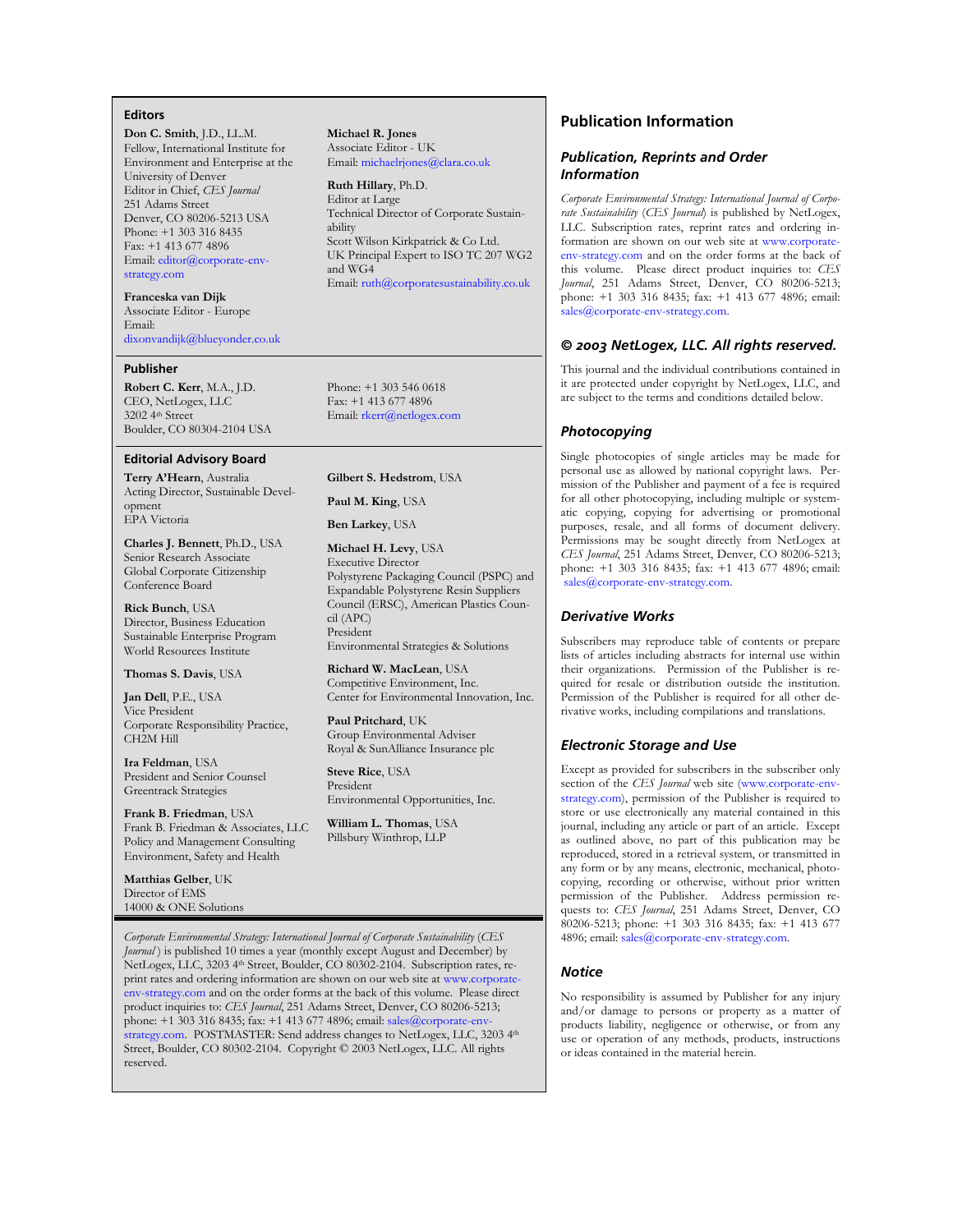

# The Draft Constitution for Europe: Good News for the Environment?

# Clare Coffey

The primary concern in drafting the European Union's new, but not yet finalized, constitution has been to maintain the existing EU Treaty provisions in terms of the environment, environmental integration into other EU policies, and sustainable development. In addition, to some extent the new constitution will enhance the political rights of EU citizens by requiring greater openness. However, the lack of progress in relation to enhancing the access to justice will frustrate environmental nongovernmental organizations who would like to initiate legal action at EU level. Notwithstanding the draft as it now exists, however, ultimately the rather secretive Inter-Governmental Conference will decide on the final version of the constitution, an effort that will take many more months.

*© 2003 NetLogex, LLC. All rights reserved.* 

Clare Coffey<sup>[1](#page-2-0)</sup> is a Senior Fellow, Institute for European Environmental Policy, Brussels.

Corresponding Author: Clare Coffey, Senior Fellow, Institute for European Environmental Policy, 18 Avenue des Gaulois, B-1040, Brussels, Belgium; e-mail: CCoffey@ieeplondon.org.uk.

## **Introd uction**

n Nice in December 2000, Heads of State and Government of the Member States of the European Union (EU), officially launched a debate on the Future of Europe. The intention was to promote a public discussion, ahead of the much more formal and closed inter-governmental negotiations [2](#page-2-1) to revise the European Treaties<sup>[3](#page-2-2)</sup> scheduled to In N<br>and<br>launche

begin in 2004. The Future of Europe debate was launched at a time when the EU was on the one hand receiving historically low levels of support from its citizens, while on the other hand it was facing its greatest challenge yet: coping with enlargement to include a large number of States from central and southern Europe. There were, furthermore, growing demands on the EU to fulfill a greater role at the international level.

All too aware of previous failed attempts to secure adequate reform of the EU's already creaking institutions, an EU Summit in December 2001 (Laeken) called for the establishment of a Convention on the Future of Europe, to ensure that preparation for the next treaty revision would be as "broadlybased and transparent as possible". The Convention's 105 members were to be drawn from national governments, parliaments of the Member States as well as the ten accession countries,<sup>[4](#page-2-3)</sup> the European Parliament and the

<span id="page-2-0"></span><sup>-</sup><sup>1</sup> The author would like to thank Peter Beyer (Ecologic) who commented on an earlier draft of this article.

<span id="page-2-1"></span><sup>2</sup> Formally known as an Inter-Governmental Conference (IGC).<br><sup>3</sup> These include the Treaty on European Union

<span id="page-2-2"></span>and the Treaty on European Community, as well as the European Atomic Energy (EURATOM) Treaty.

<span id="page-2-3"></span><sup>-</sup>4 Cyprus, Czech Republic, Estonia, Hungary, Latvia, Lithuania, Malta, Poland, Slovakia and Slovenia.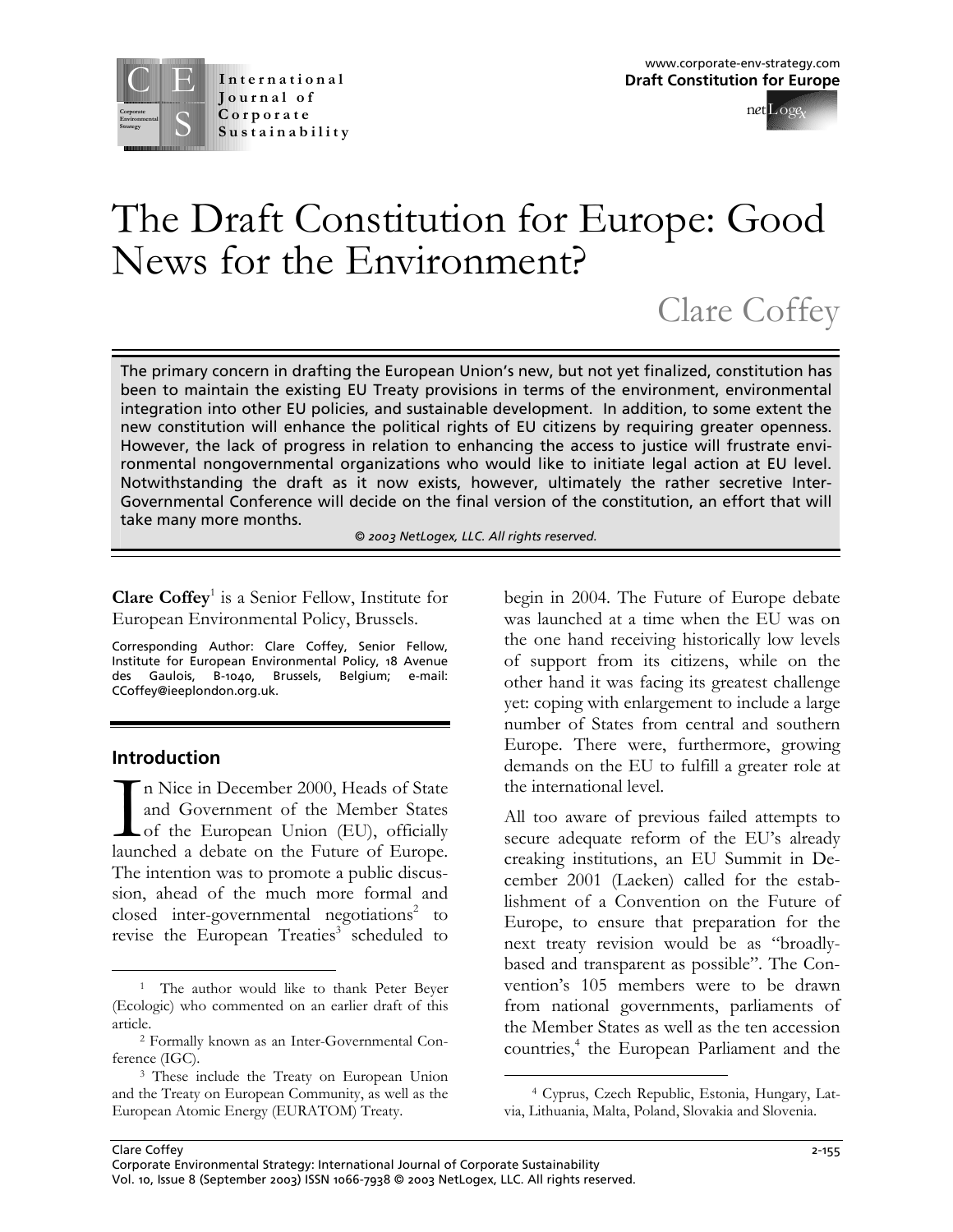European Commission. The Convention was tasked with considering a number of key issues arising for the EU's future development, $5$ and to identify possible responses.

Eighteen months later, after an accelerating pace of debate and drafting, the Convention's Chairman, Valery Giscard d'Estaing, presented a draft text to EU Heads of State and Government in Thessaloniki, Greece, in June 2003. The text lays out the beginnings of what is to be an entirely new "Treaty establishing a constitution for Europe" that should, according to Giscard d'Estaing, last for the next 50 years. Even if this should prove wrong, this text is set to determine the direction the Union will take in the next years.

Previous changes introduced to the European Treaties have progressively strengthened the EU's commitment to environment and sustainable development. The possibility of the existing Treaties being amended again therefore offers the prospect of further improvements, although it also opens the possibility of a rollback of existing provisions. This article outlines briefly the environmental gains made during previous treaty revisions, before reviewing, from an environmental standpoint, the Convention's attempt to overhaul the European Treaties.

# **A Potted History of Greening the European Treaties (1957-1997)<sup>6</sup>**

There was no mention of the envi[ro](#page-3-1)nment or sustainable development in the original 1957 Treaty of Rome upon which the European Economic Community (EEC, now the European Community - EC) was based. Rather, as reflected in Article 2 of the Treaty, the Community was established in order to promote a harmonious development of economic activities, and a continuous and balanced expansion, eventually to result in a common market and the harmonisation of national economic policies.

Despite the lack of reference to the environment, some environmental policies were adopted in the early years of the EEC, primarily on the basis that they supported the creation of the internal market. A more decisive step was taken in 1972, when Heads of State meeting in Paris declared that "economic policy is not an end in itself" but that it should result in an improvement in the quality of life and living standards. They went on to state that "particular attention will be given to intangible values and to protecting the environment, so that progress may really be put at the service of mankind."

It took another 15 years, with the adoption of the 1987 Single European Act, that clear objectives, principles and a legal base for environmental measures were inserted into the Treaty, including the principles that "environmental protection requirements shall be a component of the community's other policies". These important changes paved the way for the adoption of a wide range of new environmental legislation, but also for the "greening" of economic policies.

Further progress was secured in 1992, with the signature of the Maastricht Treaty, which inserted the objective of "sustainable and non-inflationary growth" into the EC Treaty, $^7$ reflecting (but only partially so) the emergence of the sustainable development concept in the late 1980s. Maastricht also resulted in a strengthening of the environmental principles by inserting the precautionary principle, and

-

<span id="page-3-0"></span> $\overline{a}$ <sup>5</sup> The 'Laeken Declaration on the Future of the European Union', adopted at the Laeken Summit on 14-15 December 2001, identified five major areas: the division of legal competences in the EU, simplification of the EU's instruments, improved democracy, transparency and efficiency, and possible restructuring or simplification of the Treaties, moving towards an EU constitution.<br><sup>6</sup> See Haigh N, 1998, Introducing the concept of

<span id="page-3-1"></span>sustainable development into the Treaties of the European Union, in *The Transition to Sustainability: the politics of Agenda 21 in Europe,* edited by T O'Riordan and H Voisey, Earthscan.

<span id="page-3-2"></span><sup>7</sup> Article 2, Treaty on European Community.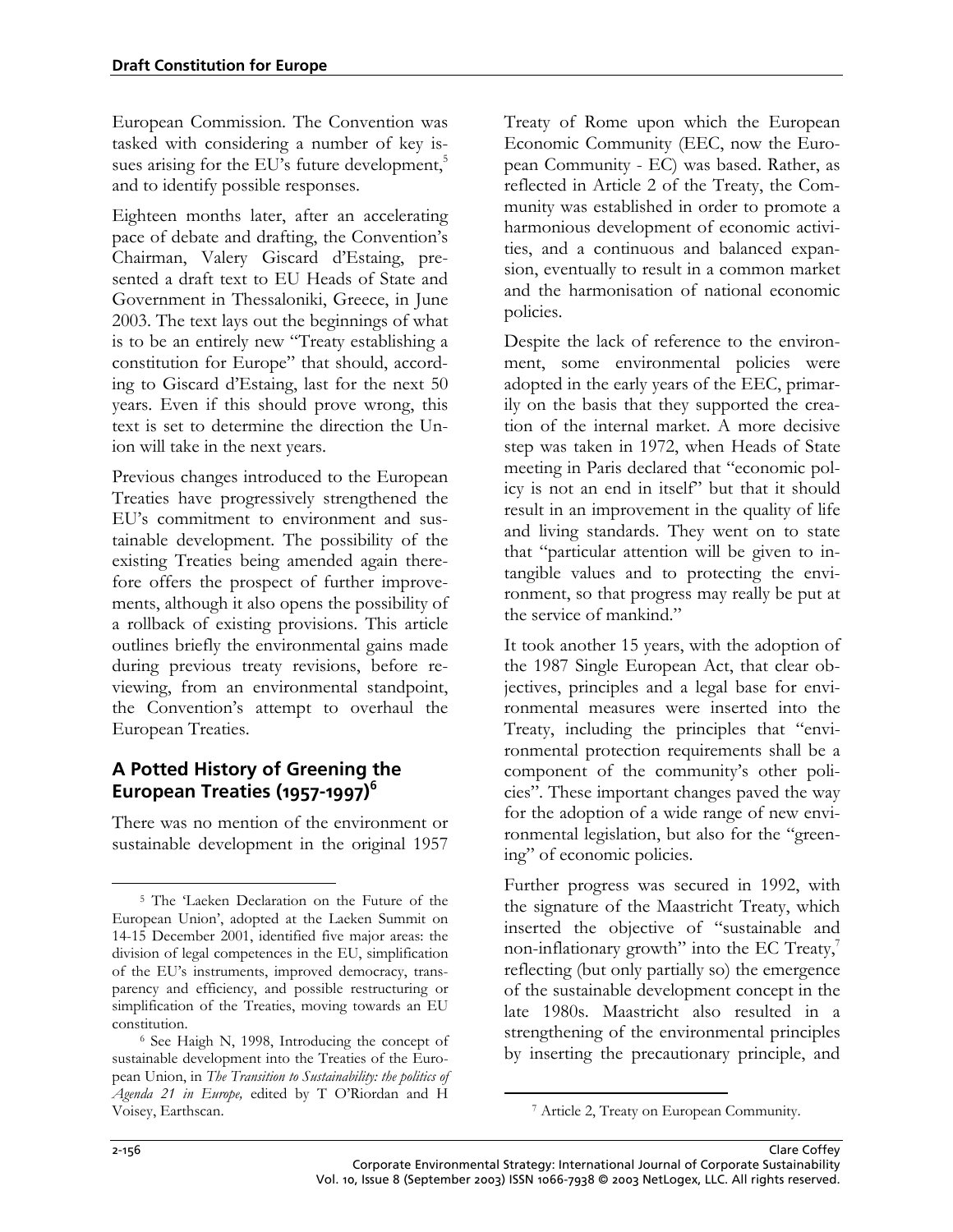the requirement that environmental protection should be integrated into other Community policies. It also made qualified majority voting by the Council of Ministers, rather than simple unanimity, standard for adopting environmental legislation, thus making it much easier to agree legislation.

Many of the "lose ends" left by previous Treaty amendments were addressed in 1997 by the Amsterdam Treaty. This clarified the commitment to sustainable development and environmental protection, by inserting the objective of promoting the "harmonious, balanced and sustainable development of economic activities," and "a high level of protection and improvement of the quality of the environment". The "environmental integration requirement" was given a more prominent position near the front of the Treaty, and explicitly linked to achieving sustainable development. The change in position alone has been seen as evidence of a stronger political support for environmental integration, if not actuallystrengthening it in legal terms.<sup>8</sup> It certainly became impossible for sectoral parts of the European Commission and Council of Ministers to argue that environmental integration was not a matter for them.

Thus, over a 40-year period, the EC Treaty evolved from a position of paying no attention to environment or sustainable development, to one where environment, sustainable development and the requirement to integrate environmental considerations within sectoral policies, were clearly stated among the basic principles of the Community.

# **The Draft Constitutional Treaty: Keeping Up or Falling Behind?**

At the start of the work of the Convention on the Future of Europe, many had expected that it would confine itself to presenting options to improve the European Treaties, or to proposing a "chapeau" to the treaties to increase their accessibility to the public. During the course of the Convention's work, however, it became evident that an entirely new treaty was going to be drafted ahead of the 2004 intergovernmental negotiations, to replace all the existing European Treaties.

This had potentially serious implications for environmental policy and the commitment to sustainability, since it meant that all Treaty provisions would be reviewed and potentially discarded. The first concern was therefore to maintain the existing provisions on sustainable development and environmental integration that had been secured following many years of effort.

The redrafting of the Treaties of course also provided an opportunity to update various other Treaty provisions, which had failed to keep pace with the Union's changing values. Most obvious candidates for revision included the titles on agriculture, regional development, transport and external trade, all of which contained rather outmoded language. There was also a chance to strengthen the provisions governing the EU's institutions, to reflect the good governance discourse, and specifically the 1998 Århus Convention on access to information, public participation and justice, which the Community signed in 1998. $\degree$ 

As it happened, a draft of the first articles of the constitutional treaty presented in February 2003 did not take the opportunity to make environmental improvements; rather, the text was a major step back.<sup>10</sup> It did refer to sustainable development and environmental protection but not in a satisfactory way. Instead of a high degree of environmental protection, it required only the "promotion of environmental protection" and eliminated the objec-

-

<span id="page-4-0"></span><sup>-</sup>8 See Bär S and Kraemer RA, 1998, European environmental policy after Amsterdam, in *Journal of Environmental Law,* Vol 10 No 2, Oxford University Press.

<span id="page-4-1"></span><sup>9</sup> The European Community is still in the process of transposing the provisions of the Convention, and has therefore not yet ratified it.<br><sup>10</sup> Draft of Articles 1 to 16 of the Constitutional

<span id="page-4-2"></span>Treaty, European Convention Secretariat, Brussels, 6 February 2003, CONV 528/03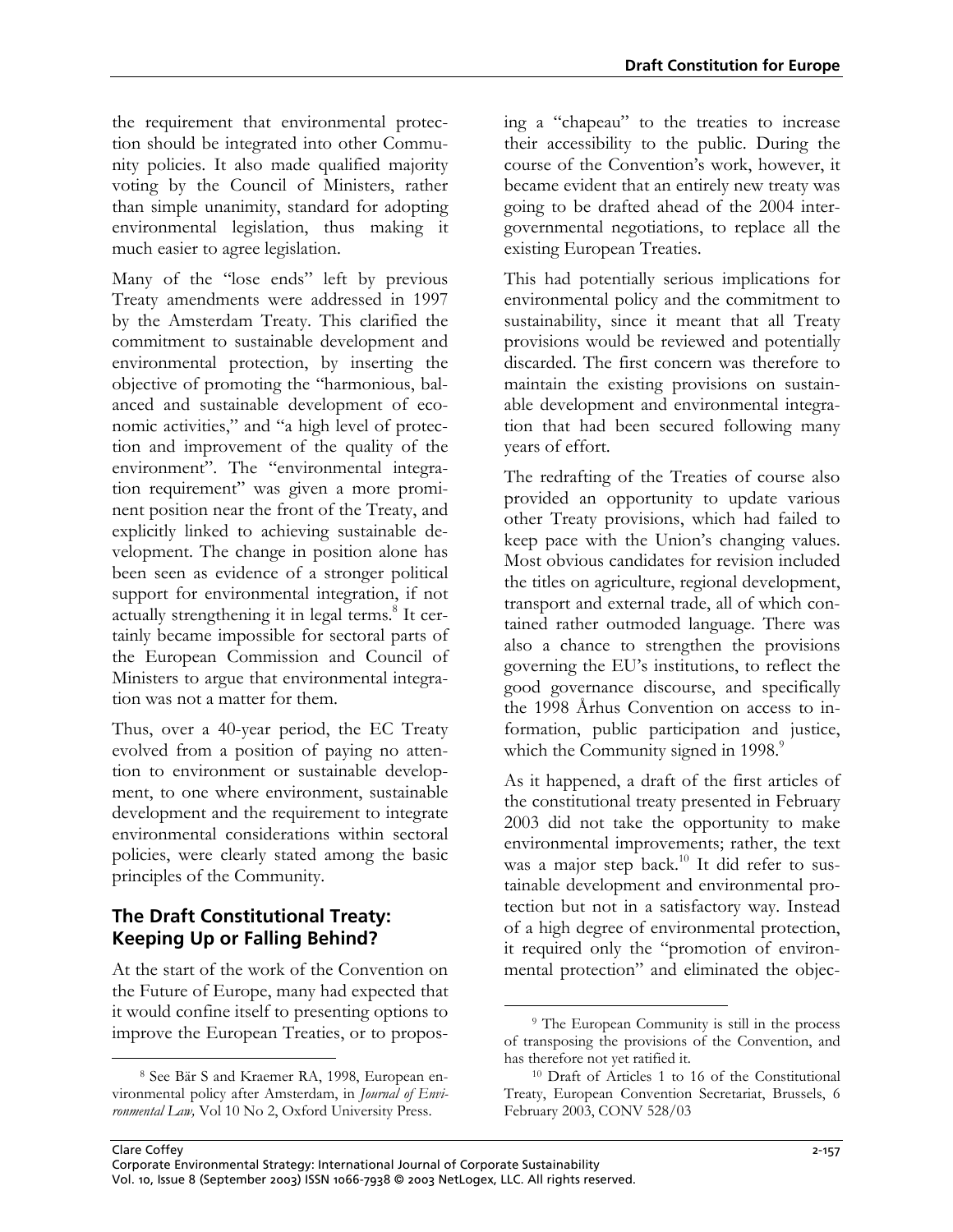tive of *improving* the quality of the environment, currently included in Article 2 of the EC Treaty. Moreover, much to the dismay of environmental interests, any reference to environmental integration was omitted from the text*.* The February text consequently triggered a period of intensive advocacy work to preserve existing provisions and to improve upon them. The work involved, *inter alia,* nongovernmental organisations,<sup>11</sup> EU Environment Ministers and the Environment Commissioner,<sup>12</sup> and European Parliamentarians. The various efforts to secure improvements in the Convention's work continued right up until the final draft text was officially presented to Heads of State and Government, in June 2003.

# **The Convention's Final Draft Text**

As a result of the intensive and rather unprecedented level of advocacy work, at both national and EU level, the draft constitutional treaty of June 2003 showed some improvement, compared to the text forwarded in February. In assessing overall progress made, two key questions are: does the draft text live up to the commitments currently in the European Treaties, and does it go beyond the existing commitments. The following provides a brief analysis, in response to these questions.

## *Sustainable Development and Environmental Protection*

The Amsterdam Treaty had placed the promotion of "balanced and sustainable development of economic activities, and sustainable and non-inflationary growth, …, a high level of protection and improvement of the environment" explicitly among its basic principles, in Article 2 of the EC Treaty. After some rearranging of words, the Union's objectives in the new draft constitutional text now include the following:

- "The Union shall work for the sustainable development of Europe based on balanced economic growth, a social market economy, highly competitive and aiming at full employment and social progress, and with a high level of protection and improvement of the quality of the environment." (Article I-3(3))
- "In its relations with the wider world, the Union shall uphold and promote its values and interests. It shall contribute to peace, security, the sustainable development of the earth…" (Article I-3(4))

The new draft text therefore repeats the existing provisions of the Treaty and, although perhaps not elegantly formulated, more closely reflects the three "pillars" of sustainable development: economic, social and environmental. However, while Article 3 requires the Union is to "work" for the sustainable development of Europe, the preceding Article 2 states (perhaps more definitively) that the Union shall "offer" a single market where competition is free and undistorted.

## *Environmental Integration*

The first draft text issued in February 2003 failed to mention environmental integration, or the link with sustainable development, and consequently represented a dangerous retreat from the present European Treaties.

Following successful lobbying, the June draft text now repeats the exact wording on environmental integration, as introduced by the Amsterdam Treaty. Moreover, the integration requirement is extended to cover all policy areas of the Union, including justice and

<span id="page-5-0"></span> <sup>11</sup> Including national environmental NGOs and the 'Green 8', a loose coalition of the main Brusselsbased NGOs: BirdLife International, Climate Action Network Europe, European Environmental Bureau, Friends of Nature International, Friends of the Earth Europe, Greenpeace, European Federation for Transport & Environment and World Wide Fund for Nature.

<span id="page-5-1"></span><sup>12</sup> See e.g., Presidency Conclusions of the Environment Council meeting, 4 March 2003, conclusions of the Informal Ministerial meeting on the environment, May 2003, and Commissioner Wallström's initiative for a 'Draft Protocol on Sustainable Development'.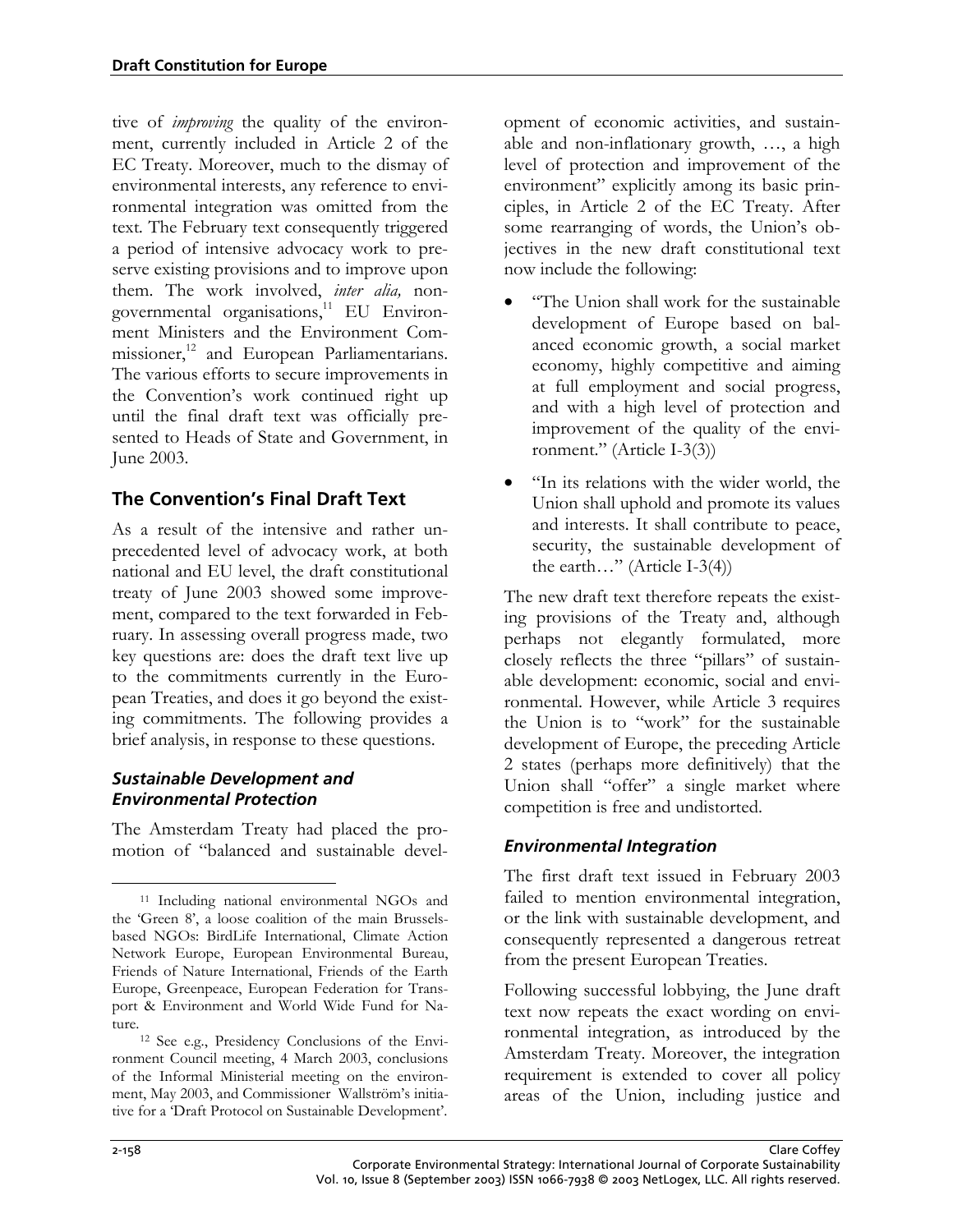home affairs, and common foreign and security policies previously not covered.<sup>13</sup>

However, instead of placing the integration requirement at the front of the Treaty, it is given a less prominent position at the beginning of Part III. Part III concerns the policies and functioning of the Union's institutions, and the integration requirement is placed alongside other "cross-cutting" provisions, such as those relating to consistency between policies, elimination of discrimination and consumer protection. Although the new position of the environmental integration requirement is arguably appropriate, the legal and political implications of moving it from the front to the middle of the Treaty are uncertain.

## *Access to Information, Public Participation and Justice*

The draft constitution proposes the following improvements, in line with the rights set out under the 1998 Århus Convention. Note, however, that many of the Århus provisions will be implemented by the EU through secondary legislation.

## Access to Information

In order to improve transparency and accountability of the Union's institutions, the draft constitutional text calls for their work to be conducted "as openly as possible" (Article I-45). Specifically, the European Parliament and the Council of Ministers are to meet in public when discussing and adopting legislative proposals. Existing provisions concerning the right of access to Union documents are repeated in the draft constitution, but now covering the other bodies and agencies of the Union, as well as the main institutions.

## Public Participation

The institutions, it is proposed, should give citizens and representative associations the opportunity to make known and publicly exchange their views on all areas of Union action. To this end, the institutions are to maintain an open, transparent and regular dialogue with these associations and civil society. The European Commission is to carry out broad prior consultation with parties concerned, in order to ensure transparency and coherence in policies. Interestingly, citizens can invite the Commission to come forward with a proposal, if this has support from at least one million people from a significant number of Member States.

## Access to Justice

The draft repeats existing provisions regarding the European Ombudsman, who is to receive, investigate and report on complaints of maladministration by the Union's institutions (apart from the European Court of Justice – ECJ).

As concerns the ECJ, the draft constitution repeats existing provisions that the ECJ is to rule on actions brought, *inter alia*, by a natural or legal person. There is still a requirement for individuals to show that an act is addressed to that person or is of "direct and individual concern to him or her". (Article III-270) In other words, the draft constitution does not make it any easier for individuals or environmental non-governmental organisations to secure legal standing, arguably against the spirit of the Århus Convention.

# *"Greening" Specific Policy Areas*

While the requirement for environmental integration has been successively strengthened, since its introduction in 1987, specific areas dealing with, for example, agriculture or transport policy, have not been revised to reflect environmental priorities. For example, the objectives of the EU's Common Agricultural Policy include increasing "agricultural

<span id="page-6-0"></span> <sup>13</sup> Furthermore, note that the Charter of Fundamental Rights, incorporated in Part II of the draft text, requires a 'high level of environmental protection and the improvement of the quality of the environment must be integrated into the policies of the Union and ensured in accordance with the principle of sustainable development. (Article II-37)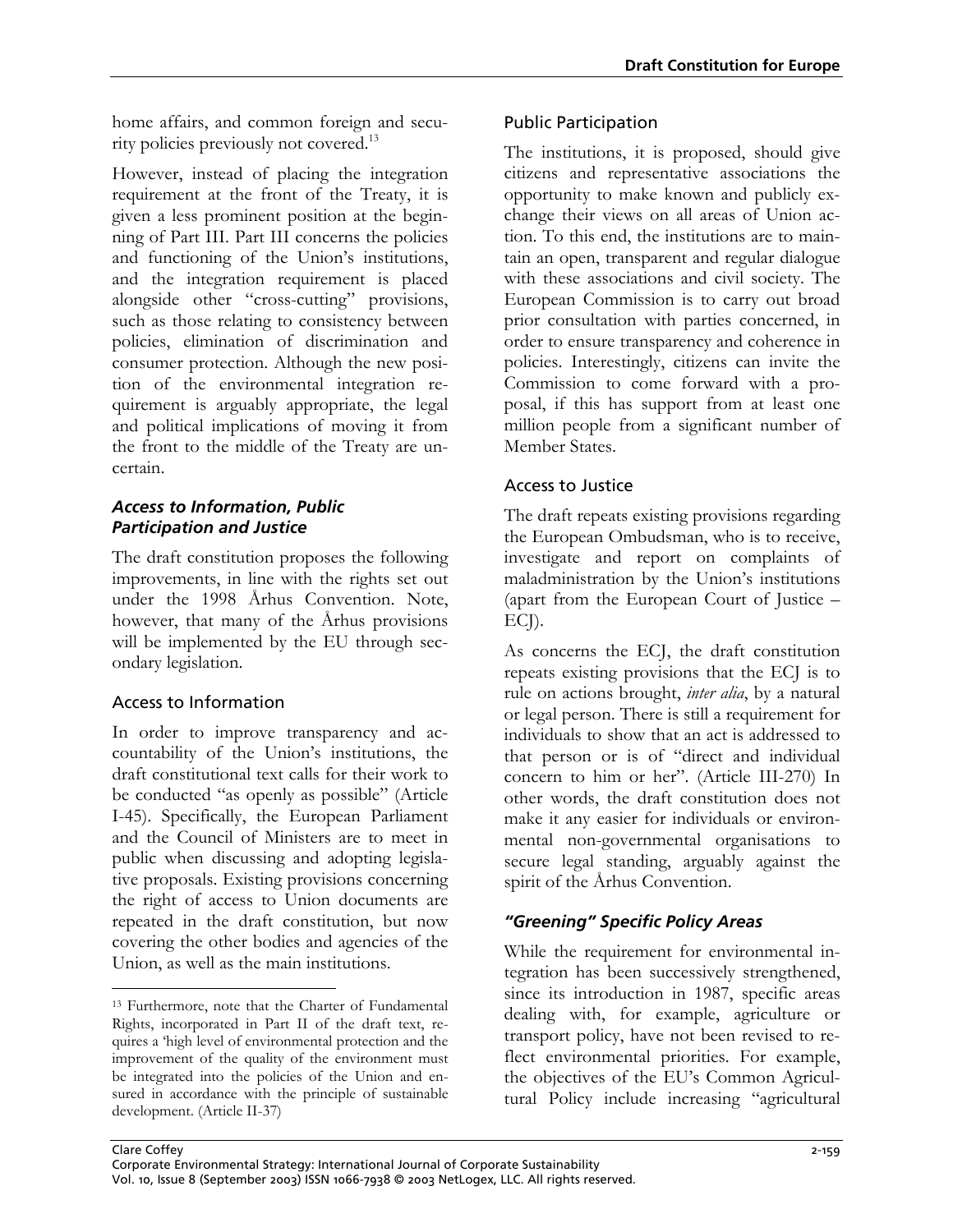productivity by promoting technical progress". This was, therefore, one of the main areas where a draft constitution could have proposed significant environmental improvements.

In practice, the draft constitution suggests purely technical changes to the different policy areas, the main exception being a proposed new section on energy policy. Here, the Convention gave a clear environmental steer, as follows:

with regard for the need to preserve and improve the environment, Union policy on energy shall aim to (a) ensure the functioning of the energy market, (b) ensure security of energy supply in the Union, and (c) promote energy efficiency and saving and the development of new and renewable forms of energy. (Article III-157)

The wording has implications for some major policy areas including climate change, although measures adopted under this section "shall not affect a Member State's choice between different energy sources" seemingly limit action to demand-side measures. This contrasts with the separate Euratom Treaty whose primary purpose is to promote the supply of nuclear energy in Europe. Despite concerted efforts to the contrary, the Convention has proposed neither to repeal the Euratom Treaty, nor to incorporate it into the new constitutional text.

Without introducing environmental provisions into existing policy areas, the draft text does suggest an extension of the powers of the European Parliament – the only EU institution elected by universal suffrage. The Parliament currently has joint decision-making powers with the Council of Ministers in a limited number of areas (including environmental policy). The draft constitution proposes that these powers be extended to most policy areas, including agriculture and regional development.

# **Con clusion**

n following the drafting of the EU's future constitution, the primary concern has been to maintain the existing Treaty pro-In following the drafting of the EU's future constitution, the primary concern has been to maintain the existing Treaty provisions in the field of the environment, sustainable development and environmental integration, secured at Amsterdam in 1997. To a large extent, this has been achieved with the final draft constitution presented in June 2003. The fact that these provisions had been partially omitted from the February draft is now widely believed to have been more of an oversight than a deliberate attempt to roll back EU policy in these areas.

The opportunity has also been taken to deepen, to some extent, the political rights of European citizens, by requiring greater openness, dialogue and consultation, although the lack of progress in relation to access to justice will be frustrating to environmental nongovernmental organisations wishing to start legal action at the European level. Significantly, the Convention failed to modernise the language of the various EU policy areas; rather a shame for a constitution that is supposed to last until 2050.

As this article goes to print, the constitutional baton is being passed to the Member States whose Foreign Ministers will be preparing for the formal and normally rather secretive Inter-Governmental Conference (IGC) that will definitively decide on the form and content of the new EU constitution. For those working to improve the environment, the IGC presents yet another opportunity to secure improvements, particularly in the policy areas.

It will be many months yet before the final outcome of this latest revision of the European Treaties is known, and much longer still before a new constitution is ratified and enters into force in what will by then almost certainly be a 25-strong European Union.

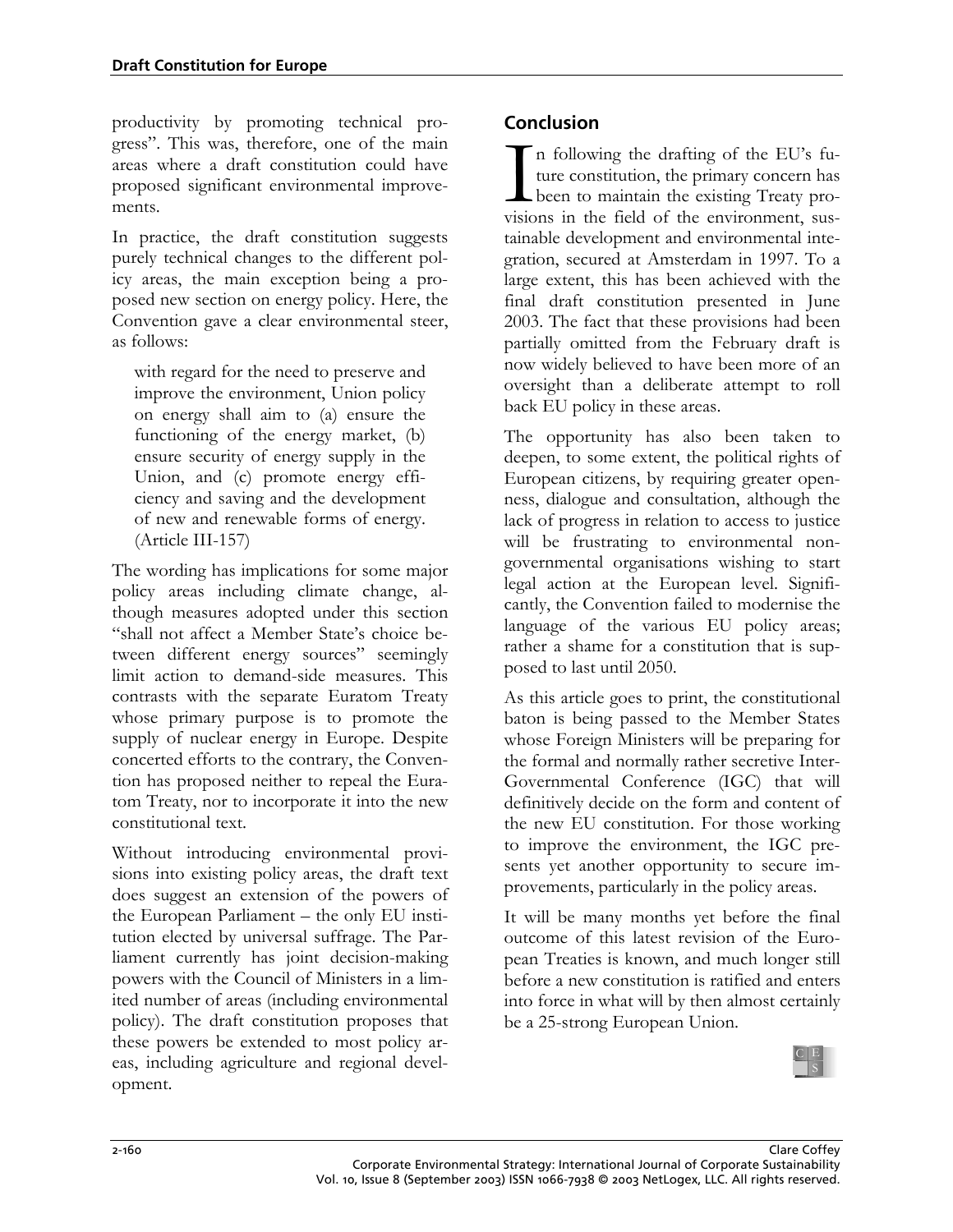# Corporate Environmental Strategy: International Journal of Corporate Sustainability (ISSN: 1066-7938)

The longest running publication focusing on business sustainability, *Corporate Environmental Strategy: International Journal of Corporate Sustainability* (*CES Journal* ), is now in its 10th year of publication. *CES Journal* is published in a loose leaf format. A subscription includes a sturdy three-ring binder which is tabbed to facilitate insertion of the contents from 10 issues each year.

Editor in chief, Don Smith, provides a thought provoking **Editorial** in each issue. The **Articles** and **Commentaries** are written by leading sustainability experts and opinion leaders. Some of those same leaders provide their unique insights in the journal's exclusive **Interviews**. In addition to the comprehensive **Table of Contents**, **Calendar** and **Index** which are updated with each issue, *CES Journal* includes **Legal & Legislative Developments**, and **In the News** sections, which focus on late-breaking news and trends about sustainable business. The **Resource Review** section now includes reviews of **Books**, **Conferences** and **Software**.

Businesses are facing increasing attention and higher societal expectations relative to their "sustainability performance" from an entire host of stakeholders including regulators, policy-makers, investors, and non-governmental organizations to name but a few. *CES Journal* provides an important and lasting resource for those seeking to travel this often uncharted territory, all undertaken in the context of making your professional efforts more effective. Implementing one idea that you learn from the journal could more than pay for the cost of a subscription—a good ROI! Get *CES Journal* working for you today. Subscription pricing, sample content, and ordering information are available on the journal web site: **[www.corporate-env-strategy.com](http://www.corporate-env-strategy.com/)**